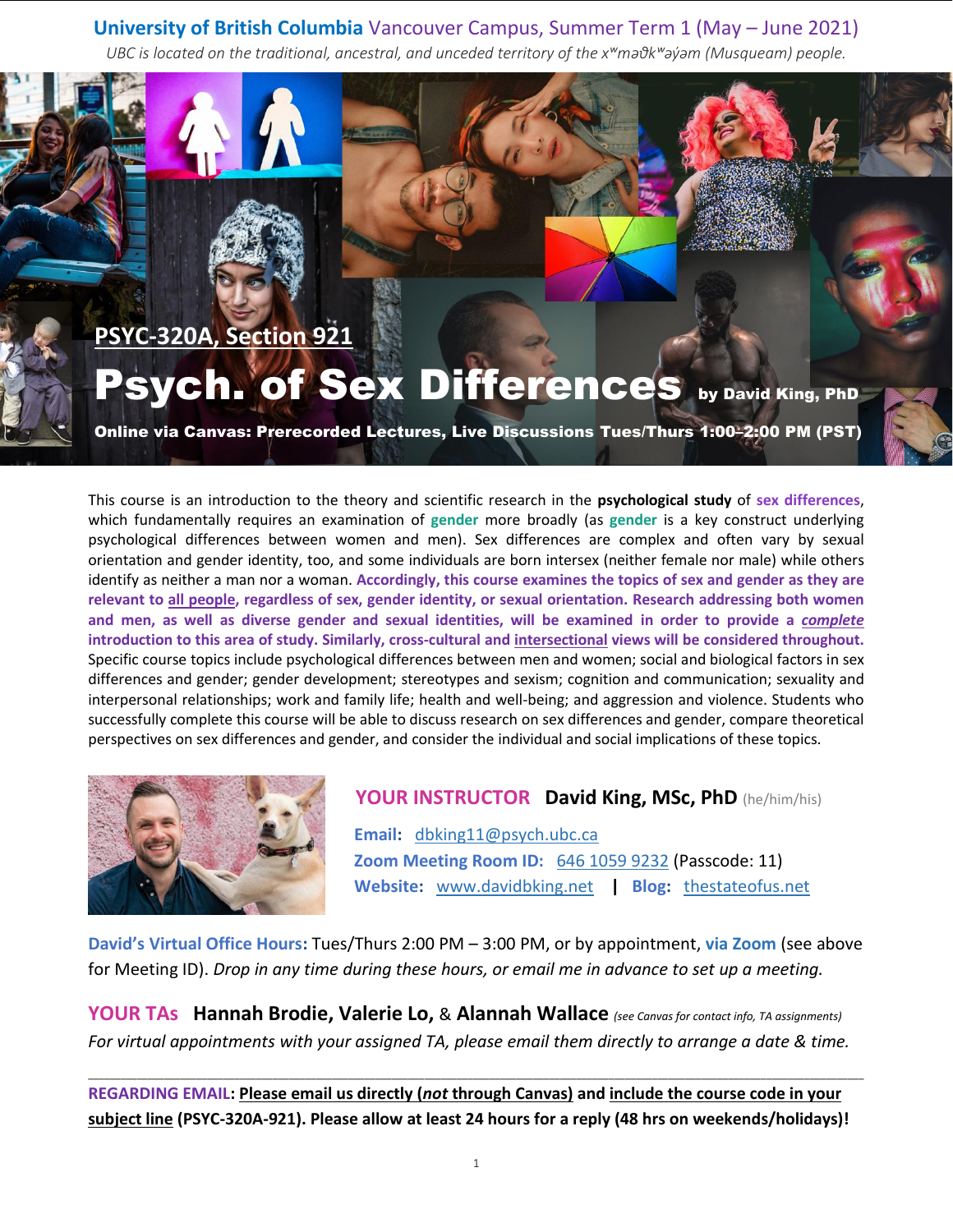# **COURSE FORMAT**

This course will be structured primarily around textbook readings and PowerPoint/lecture content, which is intended to summarize and expand upon textbook readings. PowerPoint/lecture content will be posted online and should be read in addition to the assigned textbook readings, as **exams will test content from BOTH readings and lectures** (each of which will include content not tested in the other). Video files of lectures with instructor voice-over for each lecture will also be made available in advance of scheduled class time (see *Modules* or *Media Gallery* on Canvas). All lecture files (including videos) will be posted no later than 5:00 pm before the day of the respective lecture. Readings and lecture topics are indicated on the **course schedule** (see 2<sup>nd</sup> last page of syllabus). This schedule should be your primary resource for staying organized in this course.

Scheduled class time on Tuesdays and Thursdays (excluding exam days) should be used as follows:

**11:00 am** – **1:00 pm**: Use this time to watch the pre-recorded video of the day's lecture with voice-over. **1:00 pm** – **2:00 pm**: Participate in our post-lecture discussion on *Zoom* (optional but encouraged). → *See Zoom link in Canvas for scheduled live meetings.*

**COURSE WEBSITE:** This course uses *Canvas* (http://canvas.ubc.ca) to make important class announcements, facilitate online discussions, post PowerPoint/lecture/video files, administer exams, publish grades, and supply other relevant materials to students. Please ensure that you are registered on Canvas.

**COURSE MODULES:** Material will be presented in 10 modules, each of which will correspond to a single lecture. For organizational purposes, see the course schedule in the syllabus and the *Modules* tab on Canvas.

### **REQUIRED READING** *– YOUR TEXTBOOK*

#### **The Psychology of Sex and Gender**

**by Jennifer K. Bosson, Joseph A. Vandello, & Camille E. Buckner (2 nd Edition, 2021, Sage Publications)\***

*There are 2 formats to choose from, depending on your preference and needs…* 1. Paperback Edition: ISBN 9781544393995 | 2. Electronic Edition: ISBN 9781544394039\*



#### *NOTE: The 1st Edition of this book is also acceptable for this term!*

\*Given ongoing shipment and delivery delays, we are recommending that students purchase electronic editions of textbooks wherever possible.

Multiple electronic purchasing options are available from the publisher's website (see link below), including VitalSource, Amazon Kindle, RedShelf, Google Play, eBooks.com, and Kobo.

See the publisher's website here[: https://us.sagepub.com/en-us/nam/the](https://us.sagepub.com/en-us/nam/the-psychology-of-sex-and-gender/book269885)[psychology-of-sex-and-gender/book269885](https://us.sagepub.com/en-us/nam/the-psychology-of-sex-and-gender/book269885)

**STUDY RESOURCES:** The **Student Study Site** for the textbook includes learning objectives, flashcards, videos and multimedia resources, and more. It can be accessed here:<https://edge.sagepub.com/bosson2e>

**ADDITIONAL READING:** If you're looking for further introductory reading on the topic of gender, I recommend the book *A Guide to Gender: The Social Justice Advocate's Handbook* (ISBN 9780989760249) by S. Killermann.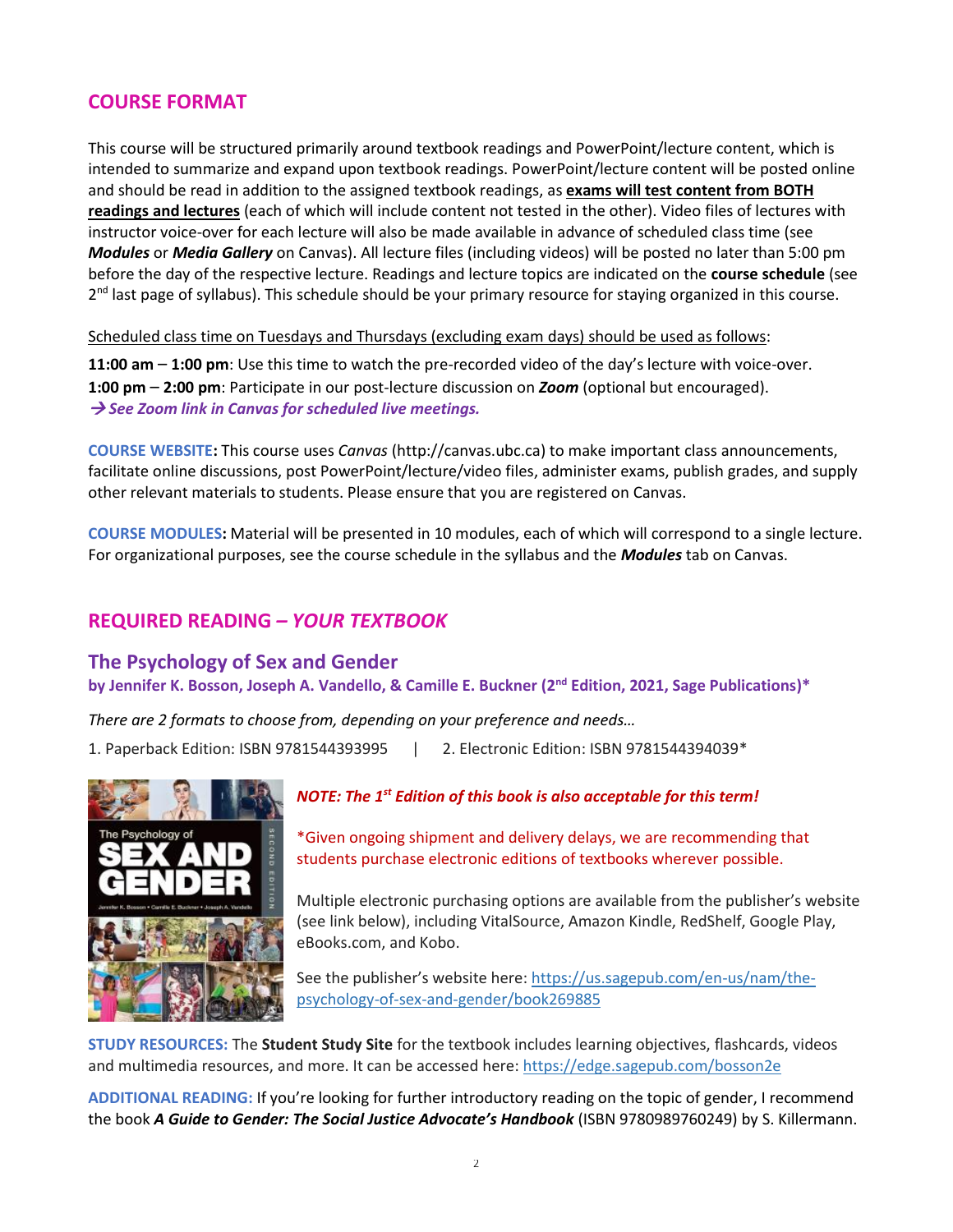#### **COURSE EVALUATION** *Students are expected to complete…*

**3 Unit Exams** (1 per unit, see course schedule for dates) — **60% of final grade (20% each)** *See section on 'Unit Exams' for additional details and requirements.*

**3 Debate Critiques** (1 page each, 1 per unit) — **40% of final grade (13.33…% each)** *See section on 'Debate Critiques' for additional details and requirements.*

→ *3 Unit Exams (60%, 20% each) + 3 Debate Critiques (40%, 13.33% each) = Final Grade*

#### *Students also have the \*option\* to complete…*

**1 Brief Literature Review** (to be submitted by deadline in syllabus) — **25% of final grade\***

*See section on 'Brief Literature Review' for additional details and requirements.*

*\*If you submit the optional paper AND the paper improves your final grade, you will be evaluated accordingly:*

→ *3 Unit Exams (45%, 15% each) + 3 Debate Critiques (30%, 10% each) + Brief Review (25%) = Final Grade*

*If you submit the optional paper and it does NOT improve your grade, your final grade will be calculated according to the first formula above (i.e., your paper will not count). There is no need to notify me in advance.*

**+ up to 3 bonus points** for participating in HSP research (optional; see section on '**Extra Credit**')

# **UNIT EXAMS**

**There are 3 equally-weighed, non-cumulative exams in this course. Each exam corresponds to one course unit and will test only material from that unit.** See the course schedule at the end of this syllabus for the dates of Exams 1 and 2. Exam 3 will be scheduled by the university (it is up to you to ensure that you are available during this period; final exam dates are announced mid-term). **In all 3 cases, you will have the entire 24-hour period on the day of the scheduled exam to begin and complete the exam electronically on Canvas** (see the *Quizzes* menu tab in Canvas). **Each exam will consist of 40 multiple choice questions that must be completed in 70 minutes.** These questions will be based on both textbook and lecture material from the respective unit. The purpose of lectures is to explain and expand upon the textbook readings. Although there will be overlap between the two sources, there will also be material that will be covered in one that is not covered in the other. For instance, there may be textbook content not discussed in lecture. **Exams are "open book" and "open note" as you may refer to your notes and book (either paper or electronic format) during exams**; however, you are strictly prohibited from recording exams, taking screenshots of questions, sharing exam content with other students, and collaborating with other students during exams (see section on *Academic Integrity* for more details). **Despite being open-book, exams will be at a level of difficulty that requires studying and prior knowledge/understanding of course material!**

**ON EXAM DAY: All students must have uninterrupted access to a computer in order to complete each exam.** (It is your responsibility to ensure that your computer and internet connection are working properly in advance of all exams!) At any time during the 24-hour period of the scheduled exam date, you must log in to Canvas, click on the *Quizzes* tab in the course homepage, and then click on the appropriate exam link (e.g., "Unit 1 Exam"). Once you start, you will have a limited amount of time to complete the exam (to be announced)**.** 

**IMPORTANT: Exam availability is scheduled according to Pacific Standard Time (PST, i.e., Vancouver/British Columbia Time). Students in other time zones should make the appropriate adjustments in order to ensure that the exam is completed by 11:59 PM Pacific Standard Time (PST). If you experience technical issues during an exam, please email me immediately with as much information as possible, and we will try to resolve things in a timely manner. Exams must be SUBMITTED before the end of the day on scheduled dates.**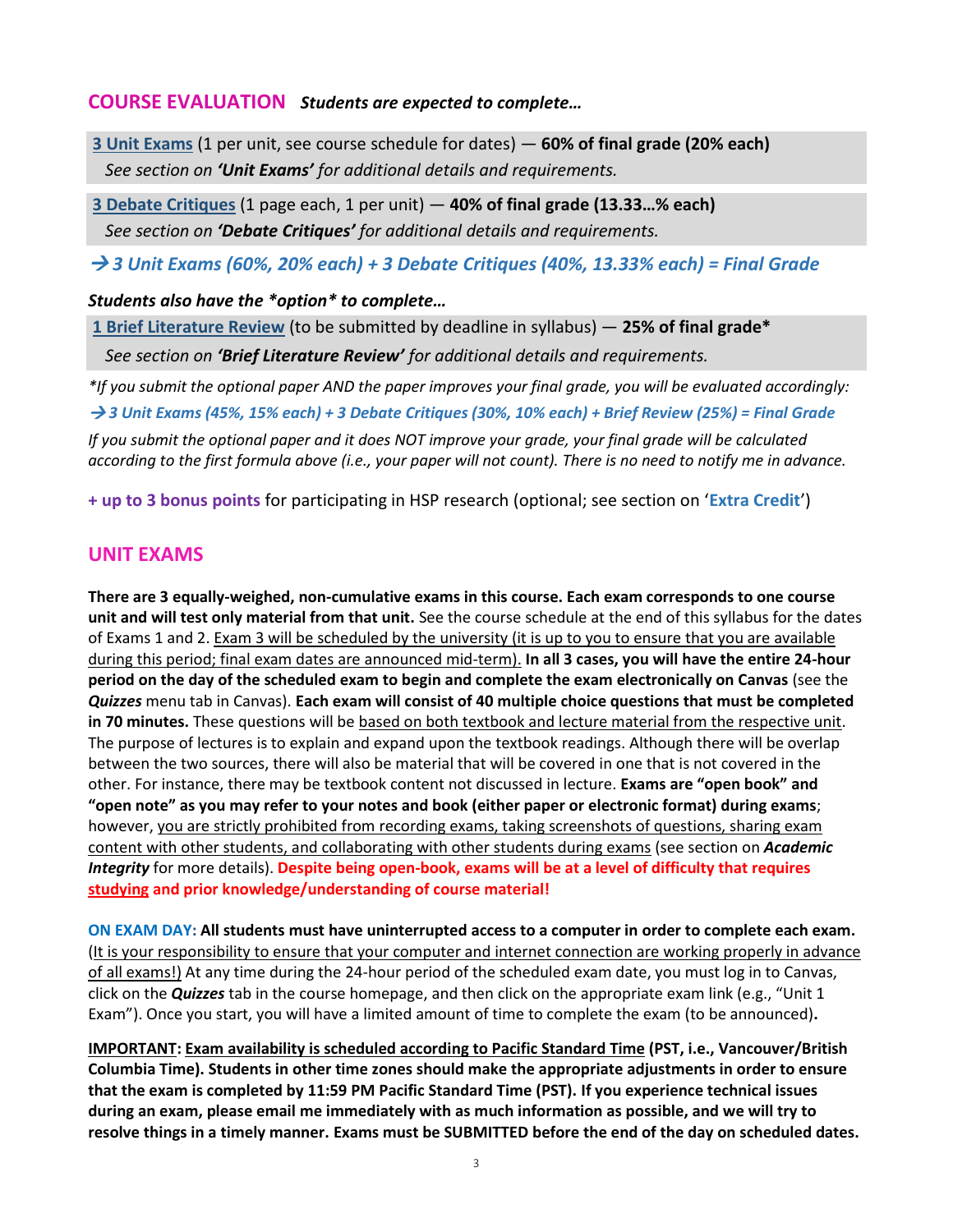**MISSING AN EXAM:** Exams will be available to complete on published dates only. Exceptions will be made in cases of medical or health-related issues, certain conflicting responsibilities, and other emergency situations. For policies regarding in-term academic concessions, including a list of eligible circumstances, please refer to the relevant UBC calendar entry: [http://www.calendar.ubc.ca/vancouver/index.cfm?tree=3,329,0,0.](http://www.calendar.ubc.ca/vancouver/index.cfm?tree=3,329,0,0) Note that for health-related issues, no medical documentation is required for the first occurrence; however, if you experience ongoing health challenges during the term, you should seek support from your Academic Advising Office. **If you are unable to write an exam due to unforeseen events (illness or otherwise), you must contact me before the exam or within 24 hours following the exam. If you do not contact me within 24 hours of the exam you will be assigned a grade of "0" on the exam. If it is your first occurrence, you must also complete and submit a self-declaration form here:** [https://students.air.arts.ubc.ca/academic-concession](https://students.air.arts.ubc.ca/academic-concession-form)[form.](https://students.air.arts.ubc.ca/academic-concession-form) Accommodations will also be made for students with religious obligations that conflict with an exam. Depending on the specific circumstances (as determined on a case-by-case basis), students may be offered one of the following accommodations for in-term concessions: (1) a make-up exam scheduled at a later time, or (2) re-weighting of missed marks to other exams and/or course assignments.

**EXAM GRADES:** Exam grades will be made available on Canvas as soon as possible (typically within 48 hours of the scheduled exam date). Additional feedback regarding exam performance can be provided upon request.

## **DEBATE CRITIQUES**

You are required to submit 3 'debate critiques' over the course of the term (1 debate critique must be submitted for each unit of the course according to the deadlines indicated in the course schedule). **Debate critiques are not meant to be summaries of course material. Rather, they are intended to encourage critical thinking about specific topics, debates, and conversations in the study of sex differences.** You will notice that each chapter of your textbook includes an overview of a debate that is relevant to the respective chapter's content. These debates appear in highlight boxes titled, "Debate" (there is one per chapter). Following an overview of the debate, both sides are then briefly discussed. For each unit of the course, you must choose any **one debate from a chapter that is assigned in the respective unit.** So, for Unit 1, you may choose a debate from Chapters 1 through 4; for Unit 2, from Chapters 5 through 9; and for Unit 3, from Chapters 10 through 14. **(Note that additional debate options \*may\* be provided online.)** Then you must 'pick a side' of the debate and support your position in a brief write-up/critique. Each debate critique must be no more than one page in length (double-spaced), not including a *References* page if applicable (see *Debate Critique Requirements*).

**Debate critiques must involve more than simply stating your** *opinion***.** Rather, the goal should be to demonstrate critical thinking and reasoning about the particular debate in order to support the side you have chosen. Support can be provided based on intellectual reasoning and logic, expert consensus (in any field), or scientific evidence (either new or cited in the textbook or lectures). While research findings can be helpful, support can also be provided in the form of logical reasoning alone. (It all depends on your approach, and it is not necessary that you bring in outside sources at all.) Ideas and literature from neighbouring disciplines are very much welcome. If referring to ideas or research findings presented in lecture or in the textbook, you may simply treat this information as general knowledge and no formal citations are needed (and therefore no *References* page is needed in this case).

**When referring to any other literature or outside sources in your critique, then you must cite the information according to APA style AND also include an additional** *References* **page including the full reference(s) for this new information.** A *References* page is therefore NOT required in all cases. It depends on the approach you take. Remember, many debates can be approached using logic and reason alone, so outside sources are not always necessary. Whatever your approach, you must argue and/or support your stance**!**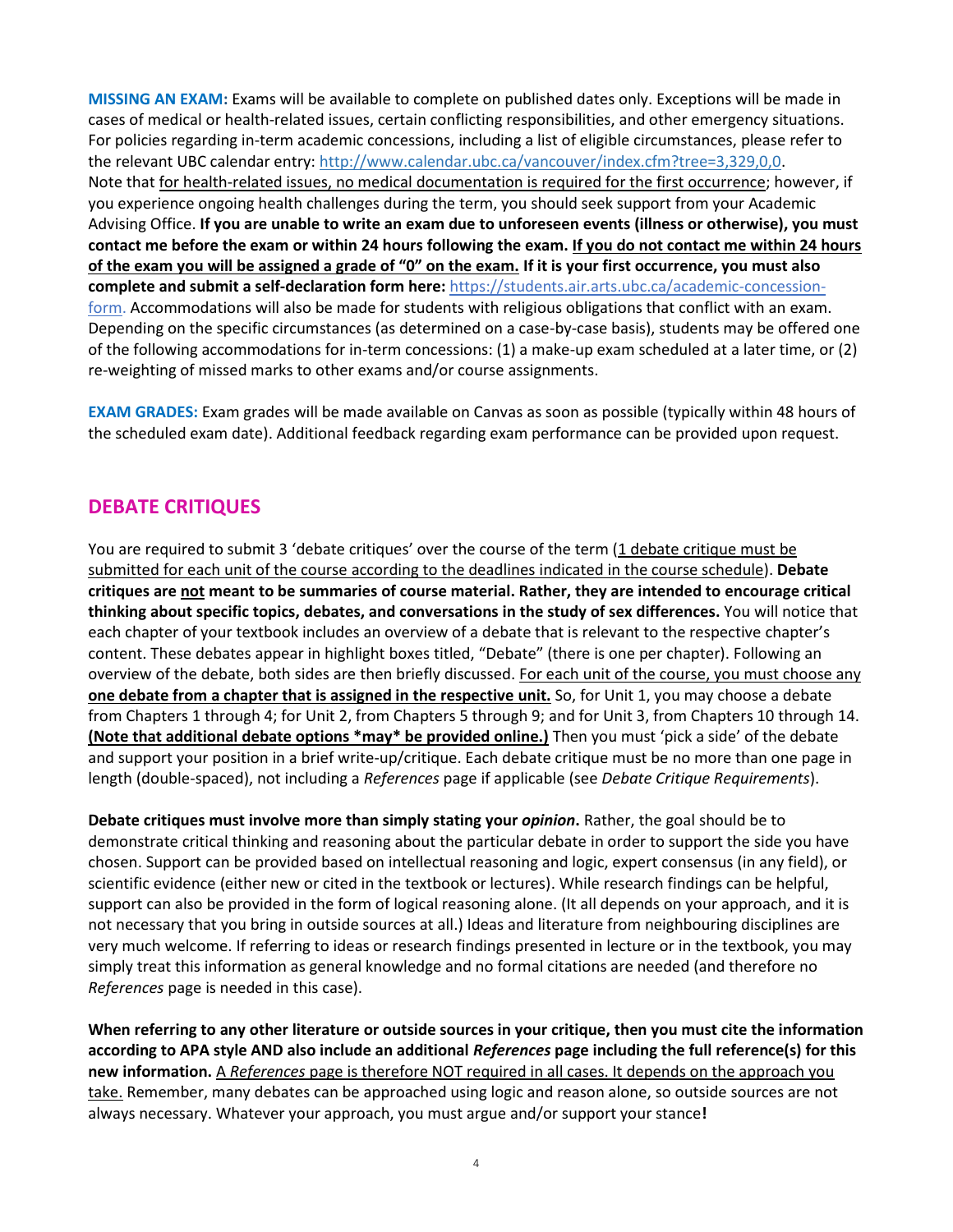In matters of intellectual discourse and debate, I tend to adopt the perspective that you are not simply "entitled to your opinion." Instead, **you are "entitled to what you can argue for."** This means that when approaching a debate or controversy through an academic or scientific lens, it is important to be able to defend your opinion or stance. Otherwise, the discourse becomes meaningless in the first place, and people's opinions become so personal that even continuing to engage in discourse is interpreted as being offensive. Simply put, you need to support your perspective. I recommend reading the following article (by a university professor) for some perspective on this: [https://theconversation.com/no-youre-not-entitled-to-your-opinion-9978.](https://theconversation.com/no-youre-not-entitled-to-your-opinion-9978)

**DEBATE CRITIQUE REQUIREMENTS: Each debate critique must be typed, double-spaced (with 1-inch margins), in 12-point Times New Roman or similar font, and NO MORE THAN ONE PAGE IN LENGTH (any additional content will be ignored!).** First-person perspective should be used minimally, formal/academic tone should be used (i.e., tone should NOT be conversational), and direct quoting should be avoided in papers of this length. **You should include a heading at the top of the page indicating which chapter's debate you are discussing, as well as your name student ID (see Sample Debate Critique). You must state the side of the debate you support in the first sentence using the exact wording from the relevant chapter (see sample Debate Critique). A** *References* **page can be included in addition to the one page if it is required (i.e., if you**  cite information not cited in the textbook or lecture). You should adhere to APA formatting (7<sup>th</sup> ed., APA, 2019); however, debate critiques do NOT require a title page, an abstract, a running head, or headings.

**DEBATE CRITIQUE SUBMISSION: Debate critiques must be submitted for each unit no later than 11:59 PM on the deadlines indicated (see the course schedule at the end of this syllabus). Electronic copies must be uploaded through Canvas (see** *Assignments***) in PDF file format.** Only ONE debate critique can be submitted per unit. If you do not submit a critique by the unit's deadline, you will receive a grade of '0' for that unit. In cases of medical emergencies and other circumstances, concessions may be offered (see UBC's policy on interm concessions), but you must contact me within 24 hours of the deadline. If your concession is approved, a late submission may be accepted or your grade redistributed.

**DEBATE CRITIQUE GRADING: Debate critiques will be graded primarily on critical thinking, insightfulness, and reasoning (including your ability to support/justify your stance.** Grammar, spelling, and overall style and structure of each critique should be at high enough levels so as to not interfere with the communication of your ideas or clarity of your thoughts. Each critique will be assigned a grade out of 10. This grade is intended to be a holistic representation of your performance on the assignment. (A grading rubric will also be provided online and used in the grading of debate critiques.) Grades and feedback will be posted on Canvas. Please allow 2 weeks for grades to be posted following the submission deadline.

#### **BRIEF LITERATURE REVIEW (OPTIONAL)**

You must submit one brief literature review (4 to 5 pages NOT including the title page and references) by the deadline indicated in the course schedule. The goal of this **written assignment** is to review and assess recent research in sex differences and/or gender psychology. Students may choose from 3 options: (1) a review of current research on any **one** behavioural or psychological sex difference; (2) a review of current research on the role of nature vs. nurture in any **one** aspect of sex and/or gender; or (3) a review of current research on one or more factors underlying the increased stress experienced by any **one** gender or sexual minority group. Whatever option you choose, **you must cite a minimum of 5 primary source / peer-reviewed studies in your review. Primary source** articles are those which present original findings for the first time (and do not include review articles or meta-analyses, although these may be used in addition to your 5 primary sources). **The 5 primary source articles cited in your paper must be from 2015 or later (no exceptions**) in order for your conclusions to reflect the CURRENT research in the field. Although additional sources may be cited in your paper, the focus should very clearly be on recent research.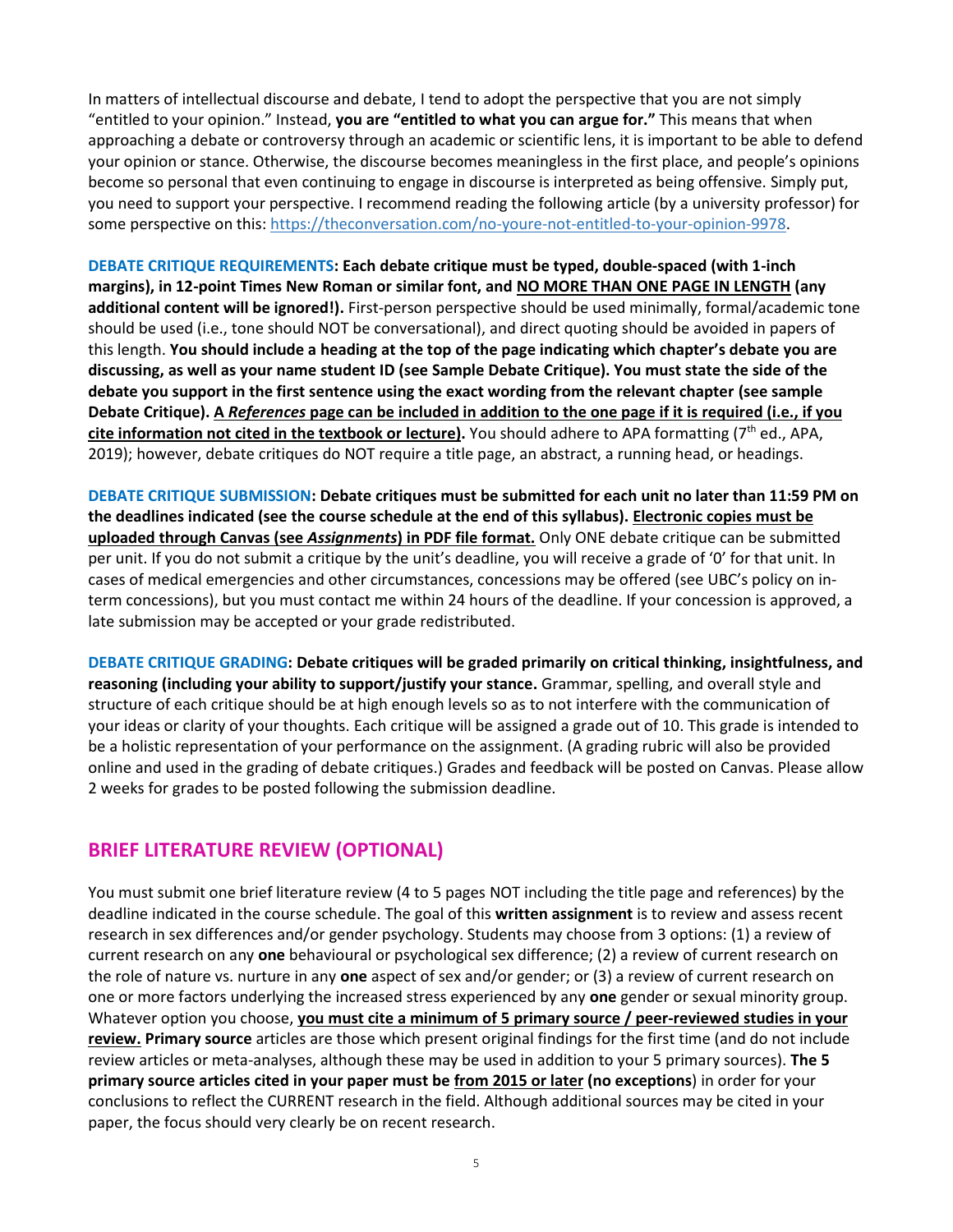**OPTION 1**: If you choose the first option, you must review current research on any **one** sex difference in order to come to specific conclusions regarding (a) the validity of the observed difference (in other words, does it really exist?) and/or (b) the nature/strength of the observed difference (in other words, how large is it, and what exactly does it look like?). Sex differences may include (but are not limited to) higher aggression in males, higher emotionality in females, higher assertiveness in males, or lower self-esteem in females. (Any behavioural/psychological sex difference discussed in the course or in the textbook is suitable.)

**OPTION 2**: If you choose the second option, you must review current research on the etiology or causes of any **one** aspect of sex and/or gender in order to come to specific conclusions regarding the role of genetic/ biological and/or environmental factors. In other words, what is playing a role, and which seems to be playing a greater role—nature (genes/biology) or nurture (environment)—in explaining the observed variance in X? Examples of aspects of sex and/or gender that may be appropriate for this option include (but are not limited to) gender identity, gender nonconformity, sexual orientation, sexual identity, or gender-typed values. Given the length of the paper, it may be prudent to focus on research examining only one or two causal factors.

**OPTION 3**: If you choose the third option, you must review current research on one or more factors underlying the increased stress experienced by any **one** gender or sexual minority group in order to come to specific conclusions regarding the role or degree of influence of the underlying factor(s) in question. In other words, which factor(s) is/are playing the most significant role in the stress experienced by the group in question? Examples of sexual and gender minority groups include (but are not limited to) transgender, genderqueer, intersex, lesbian, gay, bisexual, or asexual people. An intersectional approach may also be taken, such that additional sociocultural labels or identities may be considered (e.g., you may focus on factors underlying the increased stress experienced by black lesbians, trans men of colour, or non-binary Indigenous people—you may get as specific as you like in terms of the group in question, so long as you can find relevant research).

In any of these options, the goal is to not simply summarize individual papers or studies, but instead to write a synthesized (but brief/concise) review of the current state of the scientific literature on your topic of choice, in order to offer insightful conclusions about the current state of the research and/or scientific knowledge. **Remember, this is a brief literature review! One of the challenges of this assignment is to be as concise as possible—every sentence or statement in your report should matter!** *A lot of proofreading would be wise!*

**PAPER ORGANIZATION:** *The paper should be organized as follows:* Start with a brief overview of the topic and its relevance. What is the question at hand, and what needs to be answered or further clarified? Be sure to define any key terms here, if necessary, and include a thesis statement. [Approximately ½ to ¾ of a page should be used for the introduction.] Considering the findings from at least 5 empirical, peer-reviewed articles, examine critically the research on the question or topic at hand. **IMPORTANT: You should do more than simply summarize the research.** Only include very brief discussions (if any) of individual study methods, participants, and analyses, unless these details are critical to your conclusions. Focus more on study findings and their interpretation and relevance to your question or topic at hand. You should ensure that your review is **thoughtful, in-depth, and integrated** (i.e., rather than simply listing summaries of the studies examined, you should organize your paper by key points, questions, or topics, and cite sources accordingly as you do so). [Approximately 3 to 3½ pages should be used for the body of the paper.] Your conclusions on the topic should be based on the literature you reviewed and discussed, summarizing key findings as needed, stating conclusions clearly, and noting key implications, limitations of the research reviewed, areas of improvement, and any insightful/valuable suggestions for future research to better address the question or topic at hand. In cases where topics involve controversy or debate, you should also make a firm conclusion regarding which "side" or perspective is the strongest based on the research you reviewed. [Approx. 1-1½ pages should be used for the discussion/conclusions.]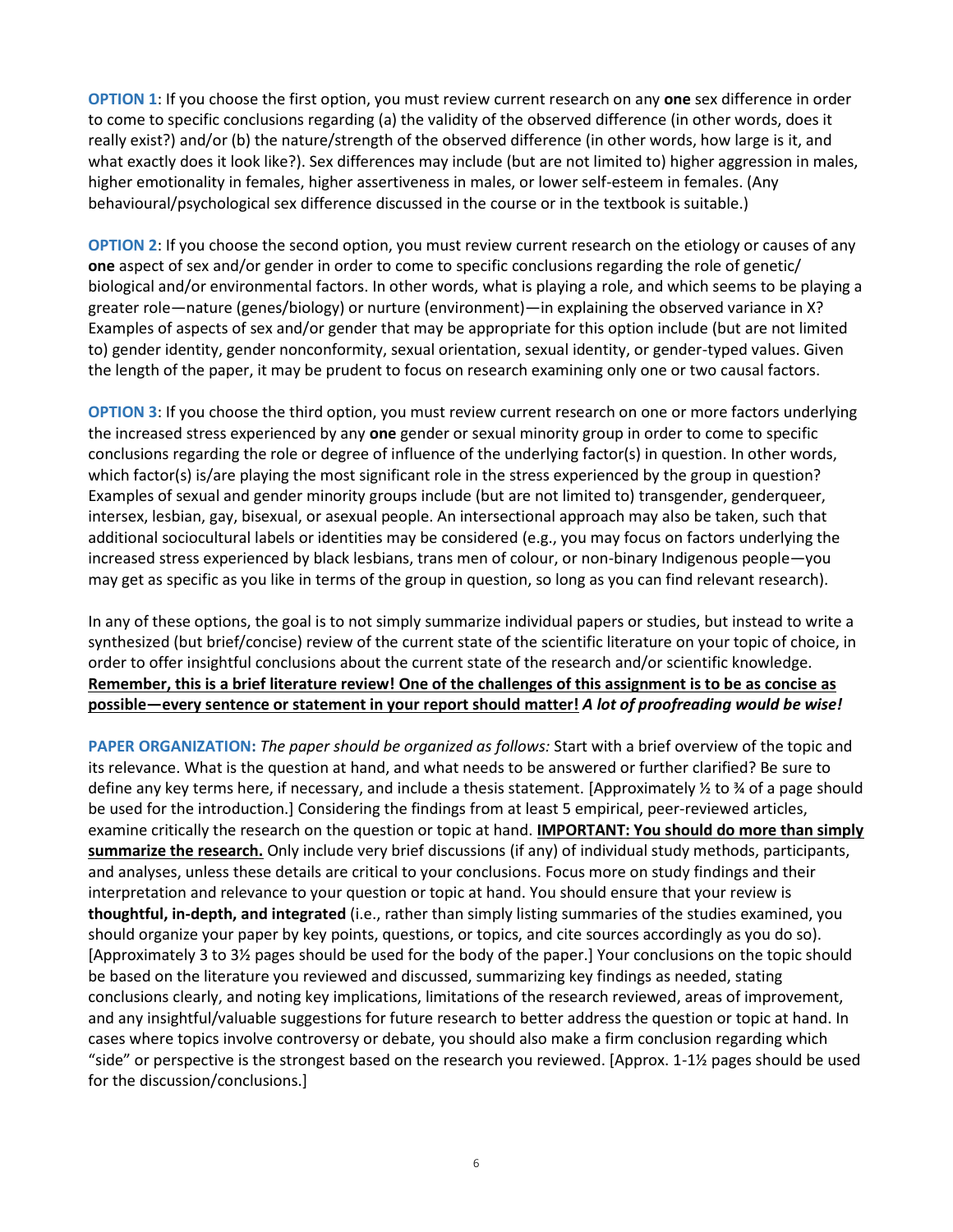**Throughout the review, your main goal should be to demonstrate critical thinking, state specific conclusions based on the sum of the research reviewed, and offer original insights about the topic or question and any key considerations involved—all while being clear and concise.** 

**PAPER FORMAT & STYLE: The written assignment must be typed, double-spaced, in 12-point Times New Roman or similar font, and between 4 and 5 pages in length (NOT including the title page and reference section), with 1-inch margins. Your paper must also include a title page and a reference section, but not an abstract.** Given the length of this brief review, section headings are likely unnecessary and if used, should be used only sparingly. Extra spacing should not be included between paragraphs or after headings. **First-person perspective and direct quoting should be avoided altogether**.

The paper must adhere to APA formatting guidelines as outlined in the Publication Manual of the American Psychological Association, 7th Edition (APA, 2019), with the exception of an Abstract. The UBC Library has information on APA citations here: [https://guides.library.ubc.ca/apacitationstyle.](https://guides.library.ubc.ca/apacitationstyle) You may also find this resource helpful: [https://owl.purdue.edu/owl/research\\_and\\_citation/apa\\_style/apa\\_style\\_introduction.html](https://owl.purdue.edu/owl/research_and_citation/apa_style/apa_style_introduction.html)

**PAPER GRADING: Your paper should be at an advanced level and reflect a high degree of critical thinking.** The paper will be graded for *content*—that is, how effectively you analyzed, summarized, and synthesized the research findings reviewed. For example, did you provide a sufficient and accurate review of topic or question? Did you accurately interpret the research findings reviewed? Did you exhibit thoughtful, independent thinking in your review? Did you connect similar ideas/findings in the research? Did you note the strengths and weaknesses of the studies reviewed? Did you identify common problems or limitations in the research, make recommendations for future research, and come to conclusions about the topic or question? The paper will also be graded for *style, mechanics, and formatting*—that is, how well your paper was written. For example, did your paper contain a clear statement of its purpose or objectives (i.e., thesis statement)? Was your writing clear, concise, and easily understood, with appropriate word choice and university-level academic tone (i.e., non-conversational)? Was your paper well organized, characterized by effective transitions between ideas and a logical flow? Were there errors in punctuation, grammar, or spelling? Did your paper conform to the formatting requirements? Were all sources of information referenced according to APA guidelines? In addition to the above-mentioned requirements, papers will also be graded somewhat holistically based on their overall quality, style, and level of insight.

**PAPER SUBMISSION: (1) Papers must be uploaded directly to Canvas by 11:59 PM on the due date indicated (see course schedule).** On Canvas, go to **Assignments** and click on "Brief Lit Review" to upload your paper. Papers should be uploaded in PDF format. **(2) Papers must ALSO be uploaded to "TurnItIn" by 11:59 PM on the day of submission**. If you do not upload your paper to BOTH places by the deadline, you will receive a grade of '0' for the assignment. In cases of medical emergencies or unforeseen circumstances, concessions may be offered (see UBC's policy on in-term concessions), but you must contact me within 24 hours of the deadline. If your concession is approved, a late submission may be accepted or your paper grade may be re-weighted.

**TURNITIN:** TurnItIn is a service designed to detect and deter plagiarism. Through this service, students' papers are scanned and compared to over 5 billion pages of content located on the Internet or in TurnItIn's own proprietary databases. The results of comparisons are compiled into customized "Originality Reports" that are forwarded to instructors and contain several measures of plagiarism. Papers that have not been scanned by TurnItIn by midnight on the due date will not be graded and will receive a grade of "0." Please submit your paper in the exact same form as the hardcopy submission (i.e., do not remove your title page or reference section). **Originality reports of 30–40% or higher should be of concern**. If you are worried about potential plagiarism in your paper, it is strongly advised that you submit your paper early to TurnItIn and, in the case that your paper demonstrates significant overlap, make appropriate changes before the final submission. Students will be able to view their originality reports and resubmit before the deadline.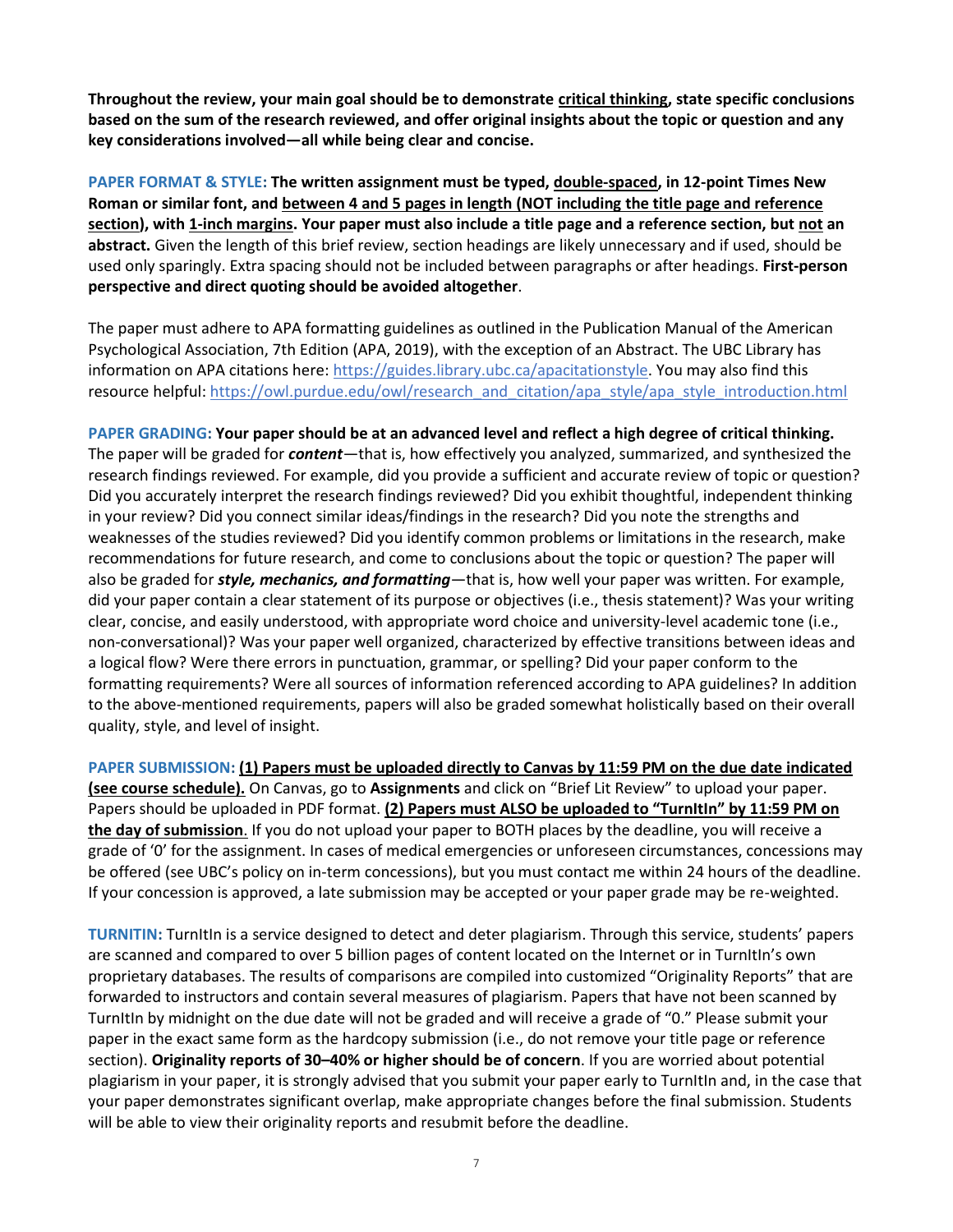**TurnItIn Information:** Please visit [http://www.turnitin.com](http://www.turnitin.com/) and use the following information to submit your paper for this course: Class ID: **29109456**, Enrolment key: **gender2021**. Note that you must first set up an account if you do not already have one. If you are concerned about security issues involving the use of identifying information (e.g., being stored on U.S. servers), you have the option of creating an alias to use when uploading your paper. In such instances, please note your Turnitin alias on the copy of your paper that you upload to Canvas or in a separate email to me.

**PAPER GRADES:** Paper grades will be posted as percentage grades on Canvas as soon as they are available. Please allow 2 weeks for paper grades to be posted. Graded papers will be returned to students at the end of the term (or as soon as possible). Paper re-grades are possible within 2 weeks of paper grades being posted.

**WRITING SUPPORT:** UBC students may obtain assistance with writing through the UBC Centre for Writing and Scholarly Communication [\(http://learningcommons.ubc.ca/improve-your-writing\)](http://learningcommons.ubc.ca/improve-your-writing). The UBC Library [\(http://www.library.ubc.ca\)](http://www.library.ubc.ca/) also provides online information to assist students in research and writing.

# **EXTRA CREDIT (HSP CREDITS)**

You can gain research experience by serving as a participant in one of the many different psychological studies that are being conducted by the department. For each hour of experimental participation you can earn one credit towards your final grade (**to a maximum of 3 credits**). You can sign up for studies by visiting [https://ubc](https://ubc-psych.sona-systems.com/)[psych.sona-systems.com/.](https://ubc-psych.sona-systems.com/) If you prefer, you can earn these same extra credits by completing a library-writing project, in which you read and summarize a peer-reviewed research article. You can find out more about how you can earn extra credits at [https://psych.ubc.ca/hsp.](https://psych.ubc.ca/hsp) There you will find a detailed guide about how to participate in HSP, how-to videos, and frequently asked questions. *Sign up right away as deadlines apply!*

# **DEPARTMENTAL POLICY ON GRADE DISTRIBUTION**

Courses offered by the Psychology Department are required to meet a target grade distribution. This is done in order to ensure that all students are assessed fairly in relation to students in other sections of the same course and to students in other courses. The target grade distribution for 300-level psychology courses requires that the final mean (average) grade for this class fall between 71% and 75% (with a standard deviation of approximately 13%). Accordingly, students should note that the Department may scale the final grades in this course up or down if the distribution of grades deviates substantially from the target. **Your grade is not official until it appears on your academic record.**

# **PARTICIPATION & ATTENDANCE**

I strongly encourage and appreciate student participation. Participation may be in the form of questions or comments posed during online discussions or during one-on-one discussions with me. If you would prefer to share your thoughts/ideas with me outside of group discussions, you are welcome to do so during my virtual office hours or by appointment. Although attendance in online discussions on Collaborate Ultra is not mandatory, **you are responsible for being aware of all class discussions that are held.** In order to encourage and facilitate participation, I ask that all students support their classmates' efforts to contribute to class discussion. General course policies can be obtained from the UBC Calendar on academic regulations.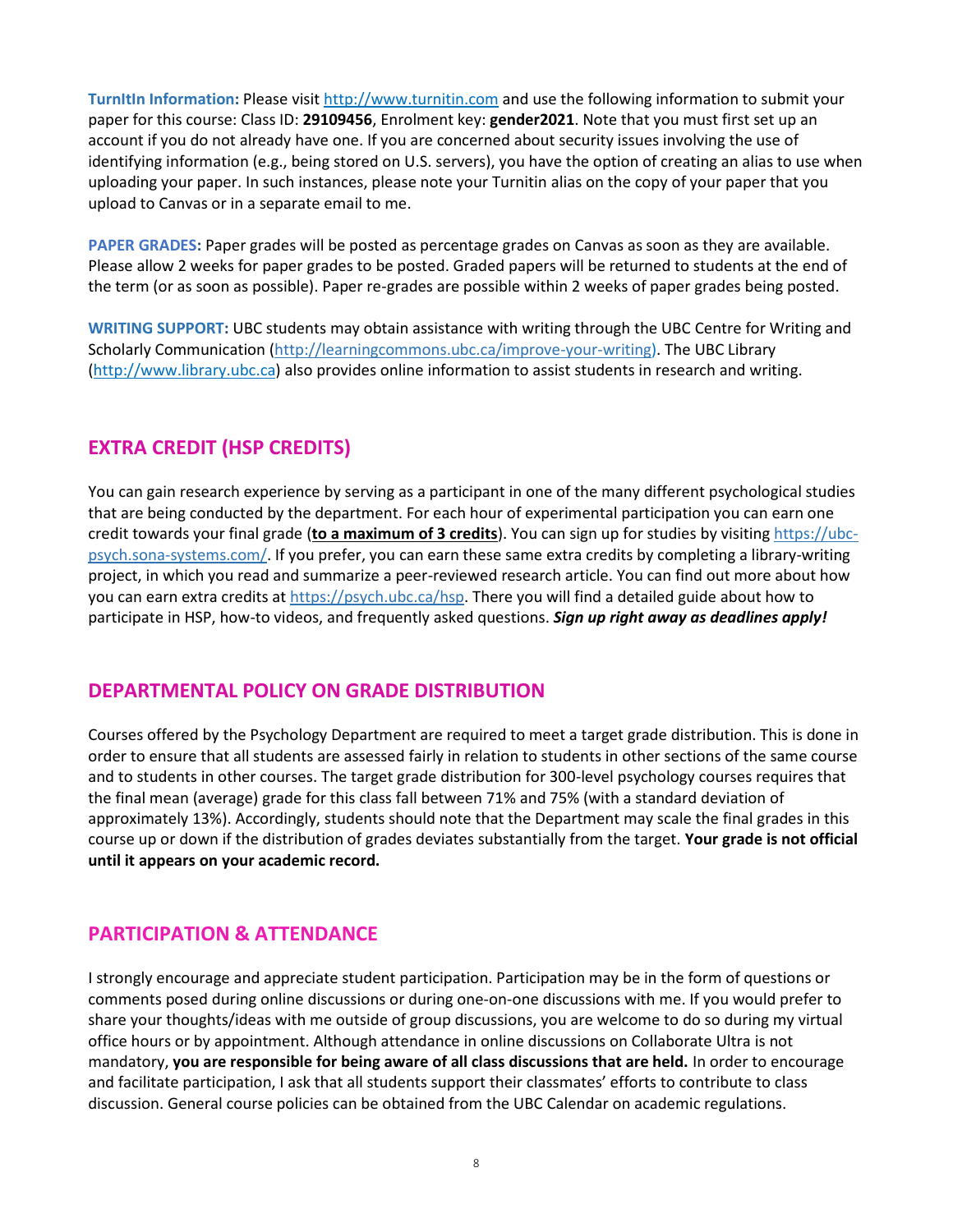# **ACADEMIC INTEGRITY, CHEATING, & ACADEMIC MISCONDUCT**

Cheating, plagiarism, and other forms of academic misconduct are very serious concerns of the University, and the Department of Psychology has taken steps to alleviate them, including the use of software and online platforms (such as TurnItIn) to detect cheating and plagiarism. In cases of suspected academic misconduct, the parties involved will be pursued to the fullest extent dictated by the guidelines of the University. If you have any questions as to whether or not what you are doing is a case of academic misconduct, please consult UBC's policies on **Academic Honesty and Standards** / **Misconduct** here: [http://www.calendar.ubc.ca/vancouver](http://www.calendar.ubc.ca/vancouver/) (see Campus-Wide Policies and Regulations). *What does academic integrity involve in this class? Here are some tips:*

**Do your own work! All graded work in this course is to be original work done independently by you!** It is unacceptable to: buy/sell/share exam questions or answers on any platform; misrepresent your identity; use someone else to complete an assignment or exam; help someone else cheat; complete someone else's work.

**Avoid unintentional plagiarism.** The ideas of others should always be acknowledged! Visit this guide to preventing plagiarism in your writing[: http://learningcommons.ubc.ca/resource-guides/avoiding-plagiarism/](http://learningcommons.ubc.ca/resource-guides/avoiding-plagiarism/) 

**DO NOT share course materials.** All course materials, including PowerPoint files, lecture recordings, uploaded lecture videos, exam questions, and discussions are the **copyrighted intellectual property of David King**. It is unacceptable to share any of these materials outside of this course (e.g., CourseHero, GoogleDocs).

#### **RESPECT & DECENCY**

I will only ever tolerate an inclusive, respectful, and safe learning environment (which includes all online discussions and interactions). **The opinions and perspectives of all individuals are valued and respected, no matter their age, sex, ability, ethnicity, culture, religion, sexual orientation, or gender identity.** To this end, and in support of UBC's Positive Space campaign, I further aim to foster a learning atmosphere that is receptive to and welcoming of LGBTQ+



people and issues (se[e http://positivespace.ubc.ca\)](http://positivespace.ubc.ca/). All individuals in the classroom should feel safe to express their thoughts and opinions without judgment, ridicule, or discrimination. As such, thoughts and opinions should only ever be shared in a **respectful** and **polite** manner**.** 

#### **Yes, Intellectual discourse and debate CAN occur politely and respectfully!**

In regards to more sensitive issues, it is advisable that you "think before you speak." If a statement or behaviour might offend someone or make an individual feel alienated or threatened, it should be reworded or not shared at all. Educated and respectful opinions, on the other hand, are always welcome. Students should familiarize themselves with UBC's policy on maintaining a Respectful Environment on campus and in the classroom: [http://www.hr.ubc.ca/respectful-environment](http://www.hr.ubc.ca/respectful-environment/)

**STILL UNSURE OF WHAT IT MEANS TO BE RESPECTFUL?** Here are some basic tips on how to communicate respectfully[: https://www.wikihow.com/Be-Respectful#Communicating\\_Respectfully\\_sub.](https://www.wikihow.com/Be-Respectful#Communicating_Respectfully_sub) And remember, treat your Instructor and TA(s) with the same respect! That includes being patient for e-mail replies.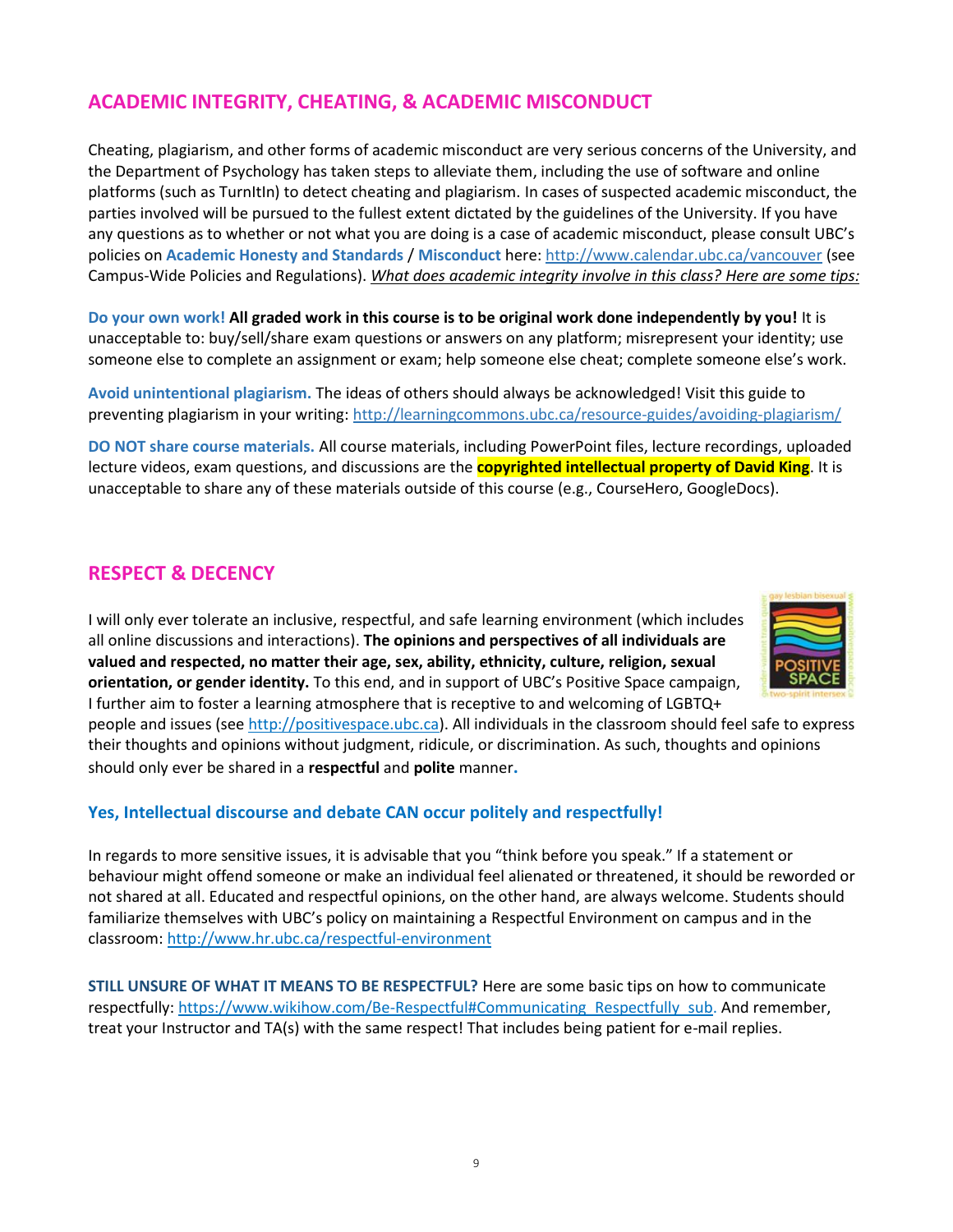### **SUPPORTING STUDENT SUCCESS**

UBC provides resources to support student learning and to maintain healthy lifestyles but recognizes that sometimes crises arise and so there are additional resources to access, including those for survivors of sexual violence. UBC values respect for the person and ideas of all members of the academic community. Harassment and discrimination are not tolerated nor is suppression of academic freedom. UBC provides appropriate accommodation for students with disabilities and for religious and cultural observances. UBC values academic honesty and students are expected to acknowledge the ideas generated by others and to uphold the highest academic standards in all of their actions. Details of the policies and how to access support are available here: [https://senate.ubc.ca/policiesresources-support-student-success.](https://senate.ubc.ca/policiesresources-support-student-success) Further details follow...

#### **ACADEMIC ACCOMMODATION**

The University accommodates students with disabilities who have registered with the Centre for Accessibility [\(http://students.ubc.ca/about/access\)](http://students.ubc.ca/about/access). Please let me know in advance, preferably within the first 2 weeks of class, if you require any accommodation on these grounds.

#### **ACADEMIC CONCESSION**

During your time in this course, if you encounter medical, emotional, or personal problems that affect your attendance or performance, please notify me. You may be able to obtain academic concession from the Dean of your Faculty. For further information on academic concession, please consult Policies and Regulations in the UBC Calendar [\(http://www.calendar.ubc.ca/vancouver/index.cfm\)](http://www.calendar.ubc.ca/vancouver/index.cfm).

#### **LEARNING RESOURCES**

Learning Commons [\(http://learningcommons.ubc.ca\)](http://learningcommons.ubc.ca/) is an online resource designed to provide UBC students with learning and study support. It is an interactive website that provides access to information on exam preparation, tutoring, on-campus learning workshops, study groups, and technical tools. The University of Northern British Columbia (UNBC) also has a number of useful learning resources available for students online. They can be found at: [http://www.unbc.ca/lsc/index.html.](http://www.unbc.ca/lsc/index.html)

#### **ONLINE LEARNING FOR INTERNATIONAL STUDENTS**

This course is able to accommodate students living in different time zones, as all course content is recorded and accessible at any time. Attendance will not be taken in any online discussions. Exams may be completed at any time in the 24-hour period on the scheduled date of the exam (PACIFIC STANDARD TIME).

During this pandemic, the shift to online learning has greatly altered teaching and studying at UBC, including changes to health and safety considerations. Keep in mind that some UBC courses might cover topics that are censored or considered illegal by non-Canadian governments. This may include, but is not limited to, human rights, representative government, defamation, obscenity, gender or sexuality, and historical or current geopolitical controversies. If you are a student living abroad, you will be subject to the laws of your local jurisdiction, and your local authorities might limit your access to course material or take punitive action against you. UBC is strongly committed to academic freedom, but has no control over foreign authorities (please visit <http://www.calendar.ubc.ca/vancouver/index.cfm?tree=3,33,86,0> for an articulation of the values of the University conveyed in the Senate Statement on Academic Freedom). Thus, we recognize that students will have legitimate reason to exercise caution in studying certain subjects. If you have concerns regarding your personal situation, consider postponing taking a course with manifest risks, until you are back on campus or reach out to your academic advisor to find substitute courses. For further information and support, please visit: [http://academic.ubc.ca/support-resources/freedom-expression.](http://academic.ubc.ca/support-resources/freedom-expression)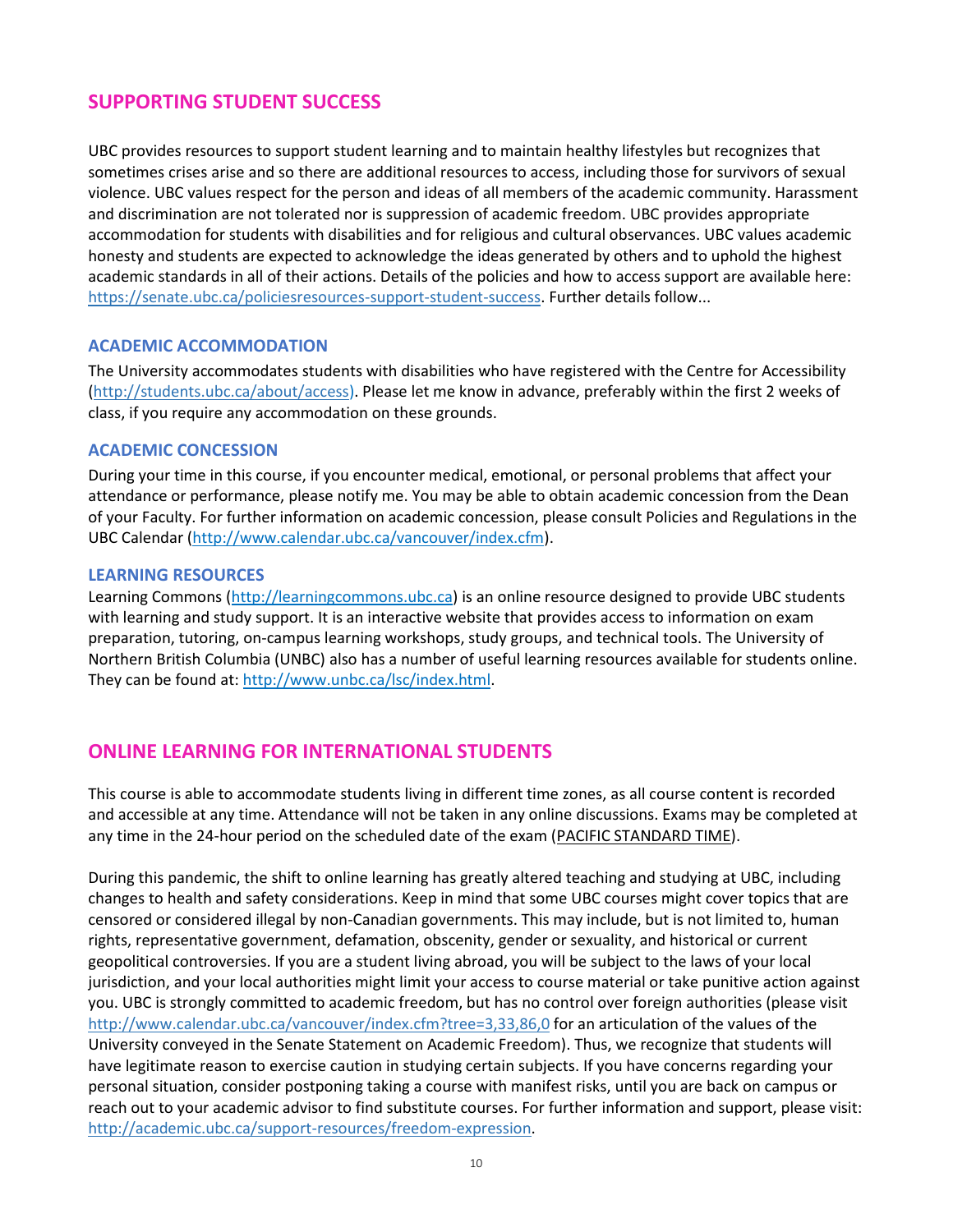## **HEALTH & WELLNESS RESOURCES**

**BC Crisis Center:** Non-profit, volunteer-driven organization that provides emotional support to youth, adults, and seniors in crisis in BC. Crisis line available 24/7. Website: crisiscentre.bc.ca | Phone: 604-872-3311

**Centre for Accessibility:** The Centre for Accessibility provides accommodations for UBC students living with physical or mental disabilities. Website: students.ubc.ca/about/access | Phone: 604-822-5844

**Counselling Services at UBC:** Counselling offers a variety of resources to help you maintain your mental health while in school. You may see a counsellor on an individual basis, attend group counselling, or document an illness. Website: students.ubc.ca/livewell/services/counselling-services | Phone: 604-822-3811

**Distress Line:** If you are in distress or are worried about someone in distress who may hurt themselves, call 1-800-SUICIDE 24 hours a day to connect to a BC crisis line, without a wait or busy signal.

**Kaleidoscope:** A confidential peer-run mental health support group that takes place on campus at least once a week. You may attend the group if you are experiencing any kind of mental health related challenges, or if you're just feeling stressed about school in general. Website: the-kaleidoscope.com

**Mental Health Awareness Club:** A club that offers opportunities to speak about mental health with others and strives to promote mental health awareness at UBC. Website: ubcmhac.sites.olt.ubc.ca

**Psychology Clinic at UBC:** Professional psychological services provided to the community, including assessment & treatment for children, adults & families by clinical psychology trainees. Website: clinic.psych.ubc.ca

**Student Health Services at UBC:** Student health provides students with a variety of healthcare related services to help you maintain your health while studying. Access to doctors and registered nurses. Website: students.ubc.ca/livewell/services/student-health-service | Phone: 604- 822-7011

**Wellness Centre at UBC:** Speak with other UBC students about tips for managing stress, keeping healthy sleep and eating patterns, concerns about safe sex, etc. Website: students.ubc.ca/health/wellness-centre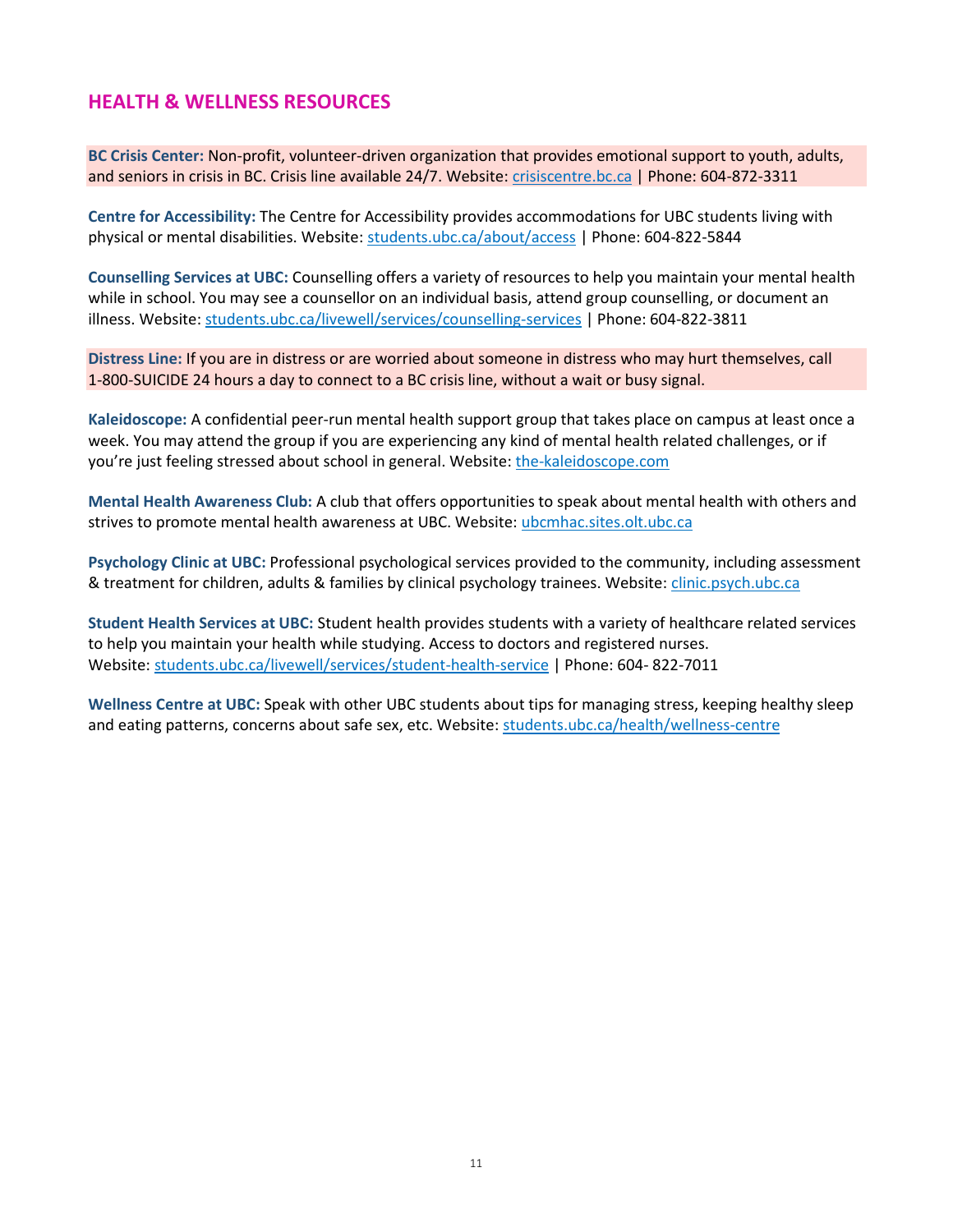# **PSYC-320A Psych. of Sex Differences Course Schedule & Assigned Readings**

|                  | Date:         | <b>Module/Lecture # &amp; Topics:</b><br>Keep up with your readings $\rightarrow$ Readings: |             |
|------------------|---------------|---------------------------------------------------------------------------------------------|-------------|
| <b>UNIT1</b>     | May 11        | <b>1. INTRODUCTION TO SEX AND GENDER</b>                                                    | Ch.1        |
|                  |               | Syllabus Review & Introduction to Course; Key Terms & Considerations                        |             |
|                  | May 13        | <b>2. STUDYING SEX AND GENDER</b>                                                           | Ch.2        |
|                  |               | Methods in Sex & Gender Research; Biases & Challenges to Overcome                           |             |
|                  | <b>May 18</b> | 3. NATURE AND NURTURE OF SEX AND GENDER                                                     | Ch.3        |
|                  |               | Nature vs. Nurture; Biological, Genetic, and Evolutionary Perspectives                      |             |
|                  | May 20        | 4. GENDER DEVELOPMENT AND SOCIALIZATION                                                     | Ch.4        |
|                  |               | Socialization, Social Learning, & Cognitive Theories; Lifespan Perspectives                 |             |
|                  | <b>May 23</b> | Unit 1 Debate Critique Due - to be completed on Canvas by 11:59 PM!                         |             |
|                  | <b>May 25</b> | UNIT 1 EXAM - opens at 12:00 AM, to be completed on Canvas by 11:59 PM!                     |             |
| N<br><b>UNIT</b> | May 27        | 5. STEREOTYPES, SEXISM, AND DISCRIMINATION                                                  | Chs. 5, 6   |
|                  |               | Consequences/Sources of Stereotypes; Social Structures; Sexism and Discrimination           |             |
|                  | June 1        | 6. COGNITION, EMOTION, AND COMMUNICATION                                                    | Chs. 7, 8   |
|                  |               | Cognitive Abilities & Aptitudes; Language, Communication, & Emotion                         |             |
|                  | June 3        | 7. SEXUAL ORIENTATION AND SEXUALITY                                                         | Ch.9        |
|                  |               | Sexual Orientation & Sexual Identity Development; Gender & Sexuality                        |             |
|                  | June 6        | Unit 2 Debate Critique Due - to be completed on Canvas by 11:59 PM!                         |             |
|                  | June 8        | UNIT 2 EXAM - opens at 12:00 AM, to be completed on Canvas by 11:59 PM!                     |             |
| m<br><b>TINU</b> | June 10       | 8. INTERPERSONAL RELATIONSHIPS, WORK, AND HOME                                              | Chs. 10, 11 |
|                  |               | Social Networks & Relationships; Labour Divisions; Gender in the Workplace                  |             |
|                  | June 15       | 9. HEALTH AND WELL-BEING; AGGRESSION AND VIOLENCE                                           | Chs. 12-14  |
|                  |               | Sex and Gender in Physical & Psychological Health; Aggression; Sexual Violence              |             |
|                  | June 17       | 10. LOOKING AHEAD: CHALLENGES AND PROSPECTS                                                 |             |
|                  |               | The Future of Sex & Gender; How Psychology Can Inform Social Justice                        |             |
|                  | June 20       | Unit 3 Debate Critique Due - to be completed on Canvas by 11:59 PM!                         |             |
|                  | June 21-25    | UNIT 3 EXAM - to be completed on Canvas by 11:59 PM on the scheduled date!                  |             |
|                  | June 25       | Optional Paper Due - to be submitted to Canvas & Turnitin by 11:59 PM!                      |             |